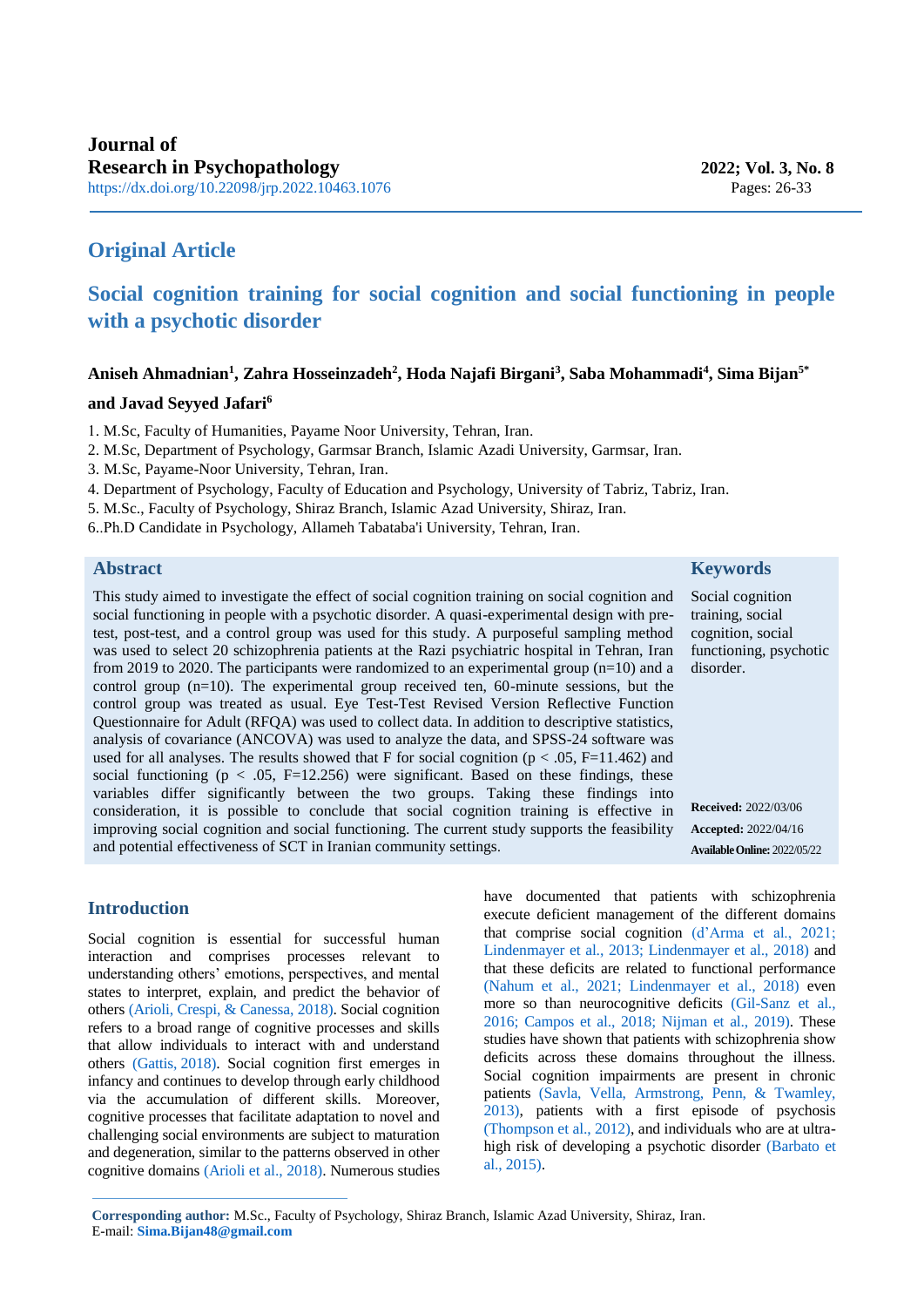<span id="page-1-5"></span><span id="page-1-2"></span>Moreover, these deficits have been associated with poor community functioning, even to a greater extent than neurocognitive deficits [\(Fernández-Modamio et al.,](#page-5-4)  [2021\).](#page-5-4) Advanced age is also associated with cognitive decline, which has marked effects on social functioning [\(Arioli et al., 2018\).](#page-5-0) In a review carried out by [Couture et](#page-5-5)  [al. \(2006\),](#page-5-5) the authors found that the domains that were more strongly associated with social functioning were emotional processing and social perception. However, subsequent studies also found a relationship between the theory of mind and communal functioning [\(Clark, Beck,](#page-5-6)  [& Aragón, 2019;](#page-5-6) [Iqbal et al., 2020\).](#page-6-6) Social cognition has also been proposed as a mediator variable between nonsocial cognition or neurocognitive and social functioning [\(Iqbal, Farid, Ma, & Mehmood, 2018\).](#page-6-7) Importantly, impairment of social functioning in later life has been linked to mental and physical problems, functional disability, and reduced quality of life. Moreover, sociocognitive impairment is a core feature of many neurodegenerative disorders such as frontotemporal dementia or Alzheimer's disease and also an early and a salient marker of many neurodevelopmental, neuropsychiatric disorders. Consequently, there is considerable research interest in designing sociocognitive training approaches that foster socio-cognitive development or prevent age-related decline across the human lifespan (Roheger [et al., 2022\).](#page-6-8)

<span id="page-1-13"></span><span id="page-1-11"></span><span id="page-1-6"></span> Social cognition has therefore become a target for psychosocial interventions aiming to improve social functioning through social cognitive training [\(Horan,](#page-6-9) & [Green, 2019\),](#page-6-9) a class of interventions also known as social cognition training (SCT). SCT aims to improve social cognition, and ultimately social functioning through repeated practice with social stimuli (e.g., identifying emotions in pictures of faces), and compensatory strategy training (e.g., verbalization of salient facial features) [\(Paquin et al., 2014\).](#page-6-10) A metaanalysis of all types of SCT found large effects on emotion perception (recognition of emotions), and small to moderate effects of the theory of mind (the ability to recognize and reflect on others' mental states) [\(Kurtz, &](#page-6-11)  [Richardson, 2012\).](#page-6-11) A more recent meta-analysis, including only comprehensive forms of SCT (i.e., targeting multiple areas of social cognition), found a large effect on emotion perception and theory of mind, and a small to moderate effect on attribution style (judgments about the causes of events and others' behavior). Together, these meta-analyses suggest that it is possible to improve social cognition with SCT in people with a psychotic disorder [\(Kurtz et al., 2016\).](#page-6-12) In a study conducted by [Nijman, Veling, Greaves-Lord, Vermeer,](#page-6-5)  [Vos, et al. \(2019\),](#page-6-5) Interactive Social Cognition Training in Virtual Reality (DiSCoVR) found that people with psychosis showed greater improvements in emotion perception and theory of mind than people with the relaxing disorder. This result lasted for 3 months after the study was completed. Additionally, DiSCoVR group participants improved their social functioning. Furthermore, participants in the DiSCoVR group obtained greater improvement in everyday social

<span id="page-1-9"></span><span id="page-1-1"></span><span id="page-1-0"></span>functioning (i.e., feelings of acceptance, subjective social cognition, social participation, and social initiative) than those in the VRelax group. Given that VRelax targets stress, anxiety, coping, and stress reactivity, participants in the control group also showed similar or greater improvements in perceived stress and general anxiety. Moreover, a meta-analysis of 46 randomized studies found that all SCT types improved social cognition and functioning compared to treatment as usual [\(Nijman,](#page-6-13)  [Veling, van der Stouwe, & Pijnenborg, 2020\).](#page-6-13) A study conducted using auditory and visual cognitive training combined with social cognition training demonstrated improvement in prosody identification and reward processing in schizophrenia patients [\(Fisher et al., 2017\).](#page-5-7) The study of [Scoriels, Genaro, Keffer, Guimaraes, and](#page-7-2)  [Barros-Dumas \(2022\)](#page-7-2) concluded that auditory versus visual neuroscience-inspired cognitive training is more effective in improving emotion processing and social cognition in individuals with schizophrenia. Participants from both groups decreased their reaction time for recognizing facial emotions after training. The improvement in emotion processing was associated with better reasoning and problem-solving skills, as well as better global cognition, while the improvement in the theory of mind was associated with better attention.

<span id="page-1-14"></span><span id="page-1-12"></span><span id="page-1-4"></span><span id="page-1-3"></span> The most widely studied social cognitive treatment for schizophrenia is Social Cognition and Interaction Training (SCIT), 24-week group therapy and skills training approach. Although SCIT has been implemented in nine countries with over 1.500 patients, few trials of the intervention have been conducted outside and inside Iran [\(Roberts, Penn, & Combs, 2015\).](#page-6-14) Given that social cognitive norms are known to vary across cultures, it is important to assess SCT's acceptability and effectiveness before using it as part of regular treatment programming outside Iran. Further, despite support in research efficacy trials, few studies have examined whether SCIT leads to measurable improvements in social cognition and functioning when implemented in routine clinical settings by clinicians rather than research staff [\(Palha, & Roberts,](#page-6-15)  [2019\).](#page-6-15) The primary goal of the current study was to evaluate SCIT's effectiveness in people with a psychotic disorder.

# <span id="page-1-10"></span><span id="page-1-7"></span>**Method**

### *Participants*

<span id="page-1-8"></span>A quasi-experimental design with pre-test, post-test, and a control group was used for this study. A purposeful sampling was used to select 20 schizophrenic patients at the Razi psychiatric hospital in Tehran, Iran from 2019 to 2020. Twenty schizophrenia patients were being treated at the Razi psychiatric hospital (Social Cognition Training). Throughout the study, the patients also received antipsychotic medications. All participants signed informed consent forms before taking part in the study. The inclusion criteria are a diagnosis of the psychotic disorder according to DSM-5 criteria, a stable phase of the illness, or a structured clinical interview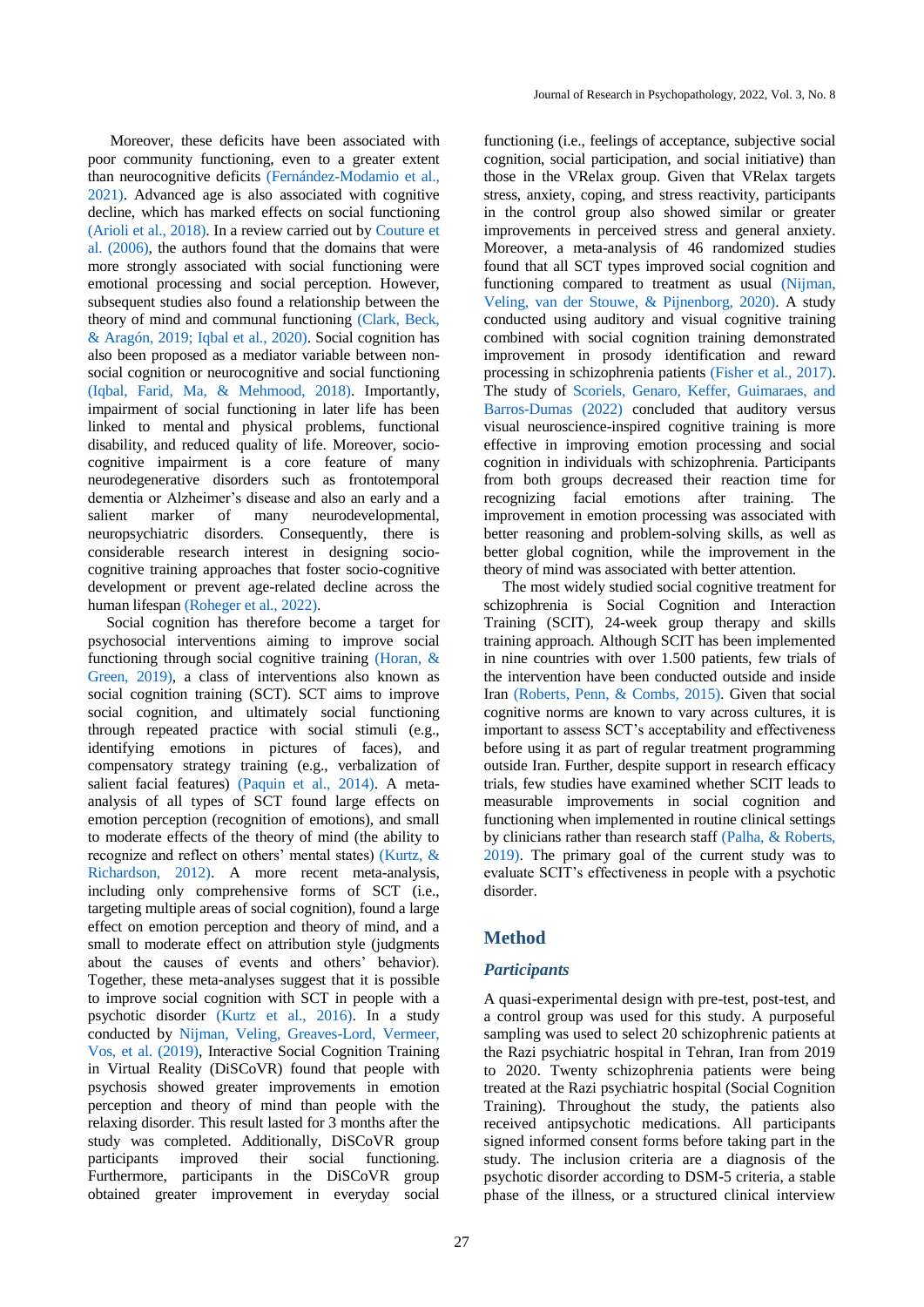(e.g., Neuropsychiatric Interview by Razi psychiatrists, Structured Clinical Interview for DSM). Social cognition deficits, as diagnosed by a clinician. Between 18 and 50 years of age; 10 years of illness without significant changes in medication during the 3 months before recruitment. Exclusion criteria were preceding psychotic experience of less than the 1-week duration; psychiatric symptoms that had been defined through a physical illness with a psychotropic effect (e.g. delirium) or acute intoxication (e.g. cannabis use); a prognosis of a critical developmental disorder (e.g., Asperger's syndrome); In the last 6 months, the presence of diseases involving disability and habitual use of alcohol or drugs.

#### *Procedure*

The ten patients were randomized to an experimental group, and a control group was formed by ten patients. Both groups received treatment as usual alongside their designated intervention. The participants completed two assessments (Eye Test-Test Revised Version and Reflective Function Questionnaire for Adult): before the intervention (baseline, T0), directly after the intervention (post-treatment, T1). After completion of the study, participants have the opportunity to receive the other treatment, if they wish. Written informed consent will be collected from all participants. This study is carried out by the Declaration of Helsinki. Clinicians approached potential study participants and gauged their interest in this research study. Interested patients and potential participants are contacted and screened by the research team if they express interest or approach the team directly. After this, participants are randomized to experimental and control groups and received ten, 60 minute sessions. When treatment has been completed, the post-treatment assessment takes place. In addition to descriptive statistics, analysis of covariance (ANCOVA) was used to analyze the data, and SPSS-24 software was used for all analyses.

#### **Instrument**

#### *Eye Test-Test Revised Version***:**

<span id="page-2-0"></span>[Baron-Cohen et al. \(2001\)](#page-5-8) developed the Reading the Mind in the Eyes Test (RMET), which measures the ability to discriminate mental states from photographs of pairs of human eyes. It consists of 36 different states of the artists' eyes region developed to measure social cognition in adult edited photographs featuring males (19) and females (17), each image surrounded by four mental state terms (e.g., bored, arrogant, flustered, and preoccupied). The respondent should choose the option out of four choices that best describes the mental state. The participant must select the appropriate word to describe what the person in the picture is thinking or feeling. [Baron-Cohen et al. \(2001\)](#page-5-8) provide correct answers based on expert consensus, and scores range from 0 to 36. The participants are provided with a glossary of mental state terms during testing. To

evaluate the validity, correlation with social skill was used ( $r = 0.43$ ,  $p \le 0.001$ ) [\(Baron-Cohen et al.,](#page-5-8) 2001). In the Persian version, the reliability using Cronbach's alpha was significant ( $\alpha = 0.72$ ) (Khorashad et al., [2015\).](#page-6-16) In this study, Cronbach's alpha was 0.72.

# <span id="page-2-3"></span>*Reflective Function Questionnaire for Adult (RFQA)***:**

<span id="page-2-2"></span><span id="page-2-1"></span>The RFQ was originally a 54-item questionnaire but was shortened to 8 items following factor analyses conducted because the researchers wanted to develop a brief screening measure of RF [\(Fonagy et al., 2016\).](#page-5-9) The short-form version of the Reflective Functioning Questionnaire (RFQ-8; Fonagy et al., 2016) was used to evaluate participants' capacity to think about themselves and others in terms of mental states. The RFQ-8 has eight items rated on a 7-point Likert scale from 1 (completely disagree) to 7 (completely agree). The median-scoring method is used to obtain two sub-scales (Certainty and Uncertainty) reflecting distinct impairments in understanding the interplay between internal states and behaviors [\(Fonagy et al., 2016\).](#page-5-9) Certainty scale indicates hyper-mentalization, meaning that the respondent assumes being excessively knowledgeable about his mental state and those of others, going far beyond the available evidence [\(Badoud](#page-5-10)  [et al., 2015\).](#page-5-10) The six items used for the Certainty scale are restored so that the original responses ranging from 1 to 7 are scored 3, 2, 1, 0, 0, 0, 0. In this way, low agreement on these items is indicative of hypermentalization, whereas moderate agreement reflects adequate levels of certainty about mental states. Conversely, the Uncertainty scale refers to hypomineralization, meaning that the respondent shows a complete lack of knowledge about mental states and mainly relies on concrete thinking [\(Badoud et al., 2015\).](#page-5-10) Additionally, the six items measuring Uncertainty are re-scored based on the median-score method: original responses (from 1 to 7) are scored 0, 0, 0, 0, 1, 2, 3, meaning that low to moderate levels of the agreement reflect adequate knowledge that mental states are opaque, while high levels of the agreement reflect a completely inadequate understanding of one's own and others' mental states. A total of four out of eight items of the RFQ-8 are from one of the two subscales (items, 1, 3, and 7), while the remaining four items are from the Certainty scale and the Uncertainty scale. Both the original English version and the short version of the questionnaire [\(Badoud et al., 2015;](#page-5-10) [Fonagy et al., 2016\)](#page-5-9) showed good psychometric properties. The RFQ demonstrated acceptable internal consistency coefficients in this study ( $\alpha$  = .70 for the Uncertainty scale and  $\alpha = .78$  for the Certainty scale). The internal consistency was reported to be 0.77 using Cronbach's alpha method for the overall score. The correlation of each item with the total score for the whole scale  $(r =$ 0.29,  $P \le 0.001$ ) was at the desired level (Fonagy et al., [2016\).](#page-5-9) This questionnaire was translated and validated in this study. The reliability of this scale was also examined through internal consistency, with Cronbach's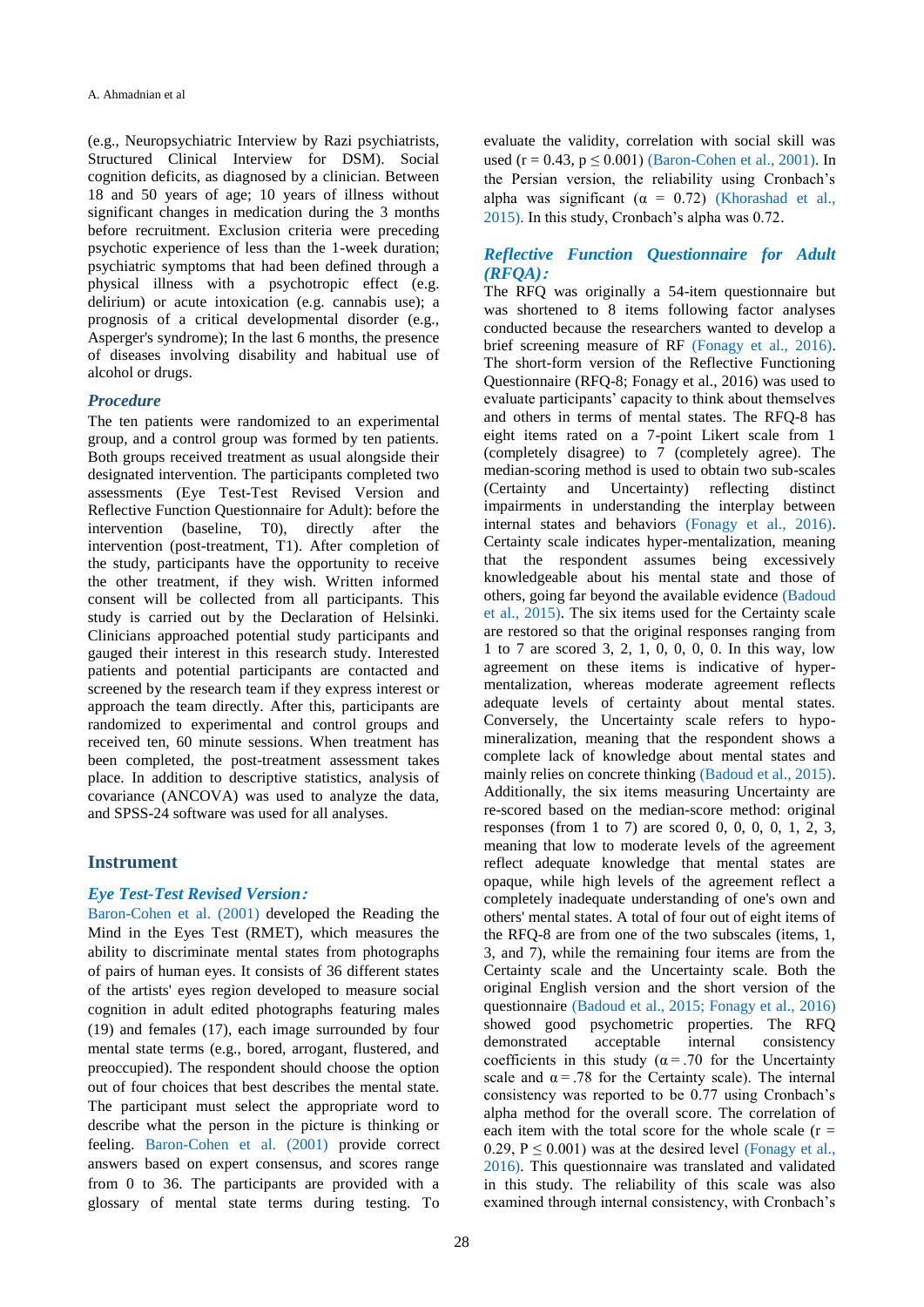alpha, which was significant  $(\alpha = 0.71)$  (Khabir, [Mohamadi, Rahimi, & Dastgheib, 2020\).](#page-6-17)

#### **Social Cognition Training:**

<span id="page-3-1"></span>Using guidelines from the stage model of psychotherapy development, SCIT was developed as a manual that included the following items [\(Penn et al., 2007\):](#page-6-18) an overview of SCIT, a description of its phases, essential elements of treatment, recommended, and required, a structure and format for the sessions, content, and goals. The SCIT consists of three phases: training emotions, figuring out situations, and integrating them. Each session lasts 60 minutes and is conducted by one or two therapists. The primary purpose of emotion training is to teach clients about emotions, how they relate to thoughts and situations, and how to perceive emotions using computer programs. Another goal of emotion training is to help clients distinguish between legitimate suspicion and unjustified suspicion. The goals of figuring out situations are to teach clients how to avoid jumping to conclusions, to improve cognitive flexibility in social situations, and to distinguish between social "facts" and social "guesses." Supporting materials and activities are used to accomplish these goals. Clients are asked to independently generate facts based on photographs of people acting together (e.g., "there are two women in this picture") and to compare these facts with a second, independently generated list of predictions about what is happening or what their relationship is. The exercise typically shows excellent agreement among clients regarding facts, but greater variability regarding guesses, with the lesson being that <span id="page-3-0"></span>it is preferable to draw conclusions based on facts rather than guesses. Researchers also played a variation of the game 20 questions, in which clients were encouraged to ask more questions (and penalized for making early guesses), to improve their tolerance for ambiguity and reduce their tendency to jump to conclusions. In the integration phase, clients can put into practice what they learned in SCIT. In this phase, clients share troubling interpersonal situations with the therapist. They are then guided through the process of identifying the other person's affective, distinguishing facts from guesses, avoiding premature conclusions, and developing a solution or plan of action. As an example, a client may believe that his roommate is angry with him. In collaboration with the group, the client discussed the roommate's facial features and how they matched the emotions discussed. It then prompts the client to differentiate between facts (for example, the roommate told him that he was too busy) and guesses (for example, the roommate was angry at him) and suggest possible solutions, such as doing nothing, asking a friend of the roommate about his mood, or asking the roommate if something is wrong. The latter solution involves role-playing with the therapist or other clients, which improves the client's social skills in this situation.

### **Results**

The number of participants ( $N = 20$ ) had shown that the M and SD of the ages of the experimental and control groups were in the following ranges: (M age = 38.7; SD  $= 13.70$ ); (M age  $= 36.23$ ; SD  $= 14.87$ ).

|           | Experimental     | Control          |
|-----------|------------------|------------------|
|           | Mean $+SD$       | Mean $\pm SD$    |
| Pre-test  | $33.13 \pm 5.16$ | $33.23 + 4.86$   |
| Post-test | $36.33 \pm 6.66$ | $34.43 \pm 6.67$ |
| Pre-test  | $34.24 + 4.91$   | $33.27 + 4.88$   |
| Post-test | $36.27 \pm 6.58$ | $34.67 \pm 6.98$ |
|           | Groups           |                  |

**Table 1.** Descriptive indicators of research variables in pre-test and post-test

To determine the normalization of the distribution of scores, the Kolmogorov–Smirnov test was used, which was confirmed due to the lack of significance obtained from the normal distribution of scores. The results of the test of pre-test slop of regression and post-test grades in the experimental and control group showed that the slope of regression in both groups was equal ( $p > .05$ ). The results of the Levene's test for studying variance of variables dependent variables in the groups showed that the variance of the social cognition and social

functioning variables  $(p > .05)$  in the group was equal. In this study, the Box test for evaluating the equality of covariance matrix variables in the experimental and control groups also showed that the covariance matrix dependent variables in the groups were equal  $(F =$ 0.811, BOX M=5.137, p > .05). After evaluating multivariate covariance analysis, the test results showed a significant difference between social cognition and social functioning groups and control groups (Wilks Lambda=0.204,  $F = 281.08$ ,  $p < .01$ ).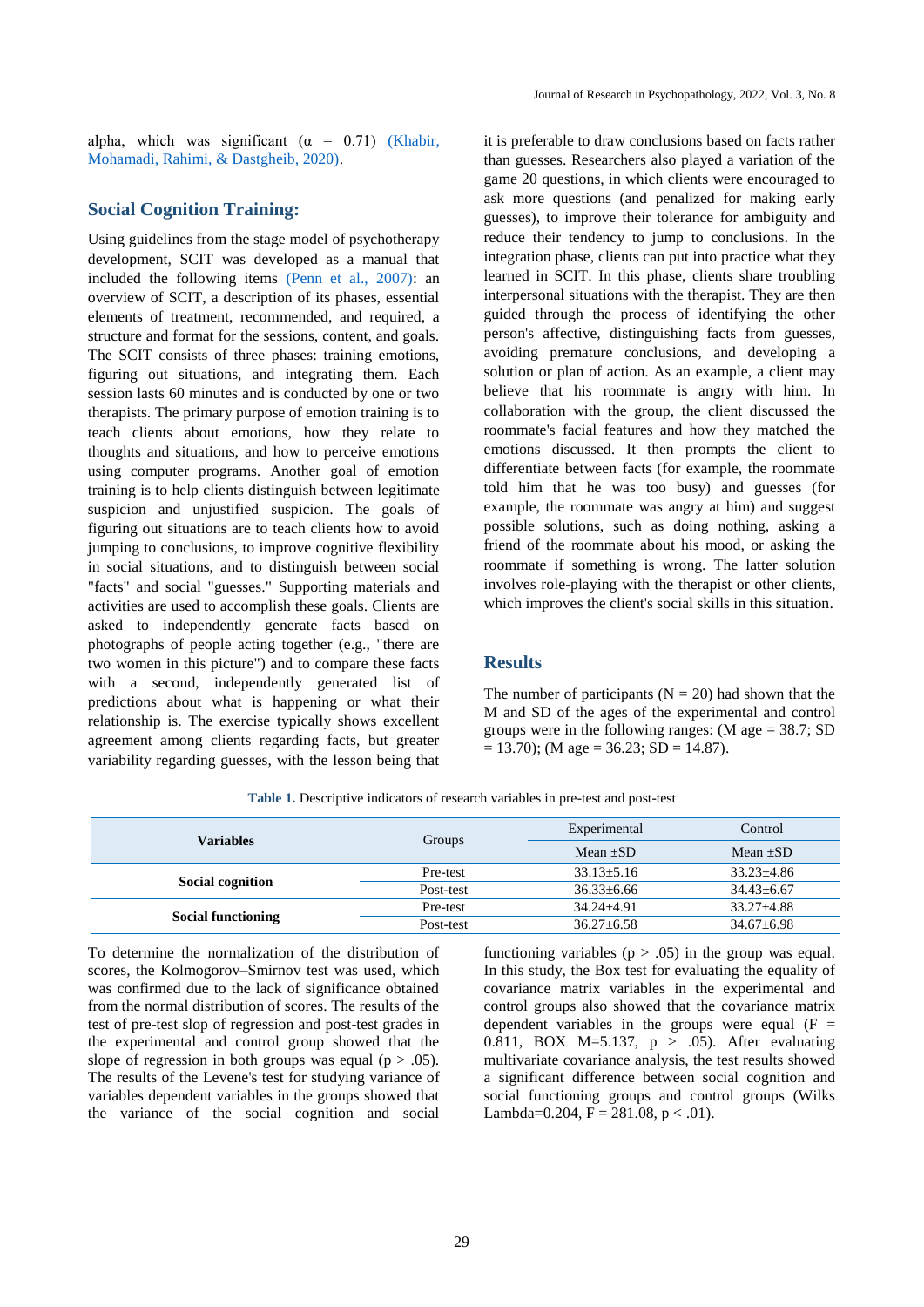**Table 2.** The results of Univariate Analysis of Covariance of variables

| <b>Source</b>       | <b>Dependent Variable</b> | df | <b>Mean Square</b> |        | Sig.  |
|---------------------|---------------------------|----|--------------------|--------|-------|
| <b>Group factor</b> | Social cognition          |    | 53.108             | 1.462  | 0.004 |
|                     | Social functioning        |    | 48.238             | 12.256 | 0.002 |

According to Table 2, F for social cognition ( $p < .05$ , F =11.462) and social functioning ( $p < .05$ , F =12.256) are significant. Based on these results, these variables differ significantly between groups. Taking these results into consideration, it is possible to conclude that social cognition training is effective at improving social cognition and social functioning.

#### **Discussion**

The main objective of this experiment was to assess the effect of social cognition training on social cognition and social functioning. Furthermore, it was found that training programs tend to address cognitive improvements at larger rather than focusing on specific deficits identified by a person's profile which is most likely to allow more people to receive training without the need for neuropsychological or socio-cognitive evaluations. Numerous studies, including [Trujillo et al.,](#page-7-3)  [2017;](#page-7-3) [Lindenmayer et al., 2018;](#page-6-2) [Nijman et al., 2019;](#page-6-5) [Palha and Roberts., 2019;](#page-6-15) [Fernández-Modamio et al.,](#page-5-4)  [2020;](#page-5-4) [Nahum et al., 2021, and](#page-6-3) [Barbato et al. \(2015\)](#page-5-3) have found that improvements in social cognition are mediated by neurocognitive improvements following Cognitive Enhancement Training, a form of SCT combining social cognition with neurocognitive training. Therefore, the neurocognitive function may be a mediator of treatment outcome in the present study. However, little is known about the mediators of SCT treatment efficacy [\(Nijman et al., 2019\).](#page-6-5) [Kurtz et al.](#page-6-12)  [\(2016\)](#page-6-12) demonstrated that illness duration and education level moderated the effects of treatment on social cognition in SCT. While improving cognitive deficits is commendable, it is equally important to consider functional outcomes when it comes to the challenges individuals with schizophrenia face when trying to reintegrate into the workforce or establish social contacts. Many researchers consider social cognition to be strongly correlated with positive functional outcomes [\(Horan et al., 2019;](#page-6-9) [d'Armaet al., 2021\).](#page-5-1)

 In social cognition training, repeated practice with social stimuli is used to improve social cognition and social function (e.g., identifying emotions in face pictures), as well as compensatory strategy development (e.g., verbalizing salient facial features) [\(Paquin et al.,](#page-6-10)  [2014\).](#page-6-10) One meta-analysis, which included only comprehensive forms of SCT (i.e., targeting multiple areas of social cognition), reported large effects on emotion perception and theory of mind, and small to moderate effects on attribution style (decisions about the causes of events and others' behavior) [\(Kurtz et al.,](#page-6-12)  [2016\).](#page-6-12) Based on these meta-analyses, it appears that social cognition can indeed be improved with SCT in individuals with a psychotic disorder [\(Nijman et al.,](#page-6-5)  [2019\).](#page-6-5)

 Additionally, [Palha, Roberts, and](#page-6-15) [Nijman et al.](#page-6-5)  [\(2019\),](#page-6-5) [Nijman et al. \(2020\) and](#page-6-13) [Nahum et al., \(2021\)](#page-6-3) support our results. According to the meta-analysis by [Roheger et al. \(2022\),](#page-6-8) strategy, coaching programs (drills and strategy training) have shown strong effects on both functional outcomes and targeted social cognition skills in individuals with socio-cognitive deficits. Accordingly, [Paquin et al., \(2014\)](#page-6-10) found that drill and strategy training were the most common types of socio-cognitive retraining. It seems intuitive that learning and integrating a social skill requires that it be practiced in a social setting, which was consistent with our findings when analyzing the studies. Studies of socio-cognitive functioning or social adjustment are more likely to focus on social functioning and social adjustment following training than on addressing neurocognitive deficits [\(Horan et al., 2019;](#page-6-9) [d'Armaet al.,](#page-5-1)  [2021;](#page-5-1) [Roheger et al., 2022\).](#page-6-8) In social cognitive psychology, the field of implicit learning suggests drill and practice or other forms of implicit instruction can also benefit socio-cognition [\(Paquin et al., 2014;](#page-6-10) [Roheger et al., 2022\).](#page-6-8) Compared to other forms of treatment, social cognitive treatment yielded more rapidly detectable effects [\(Palha, & Roberts., 2019\).](#page-6-15)

<span id="page-4-0"></span> Some authors have argued that cognitive remediation can improve some aspects of social cognition, although the combination of cognitive remediation plus social cognition training is more effective [\(Nijman et al., 2019;](#page-6-5) [Palha and Roberts., 2019;](#page-6-15) [Fernández-Modamio et al., 2020;](#page-5-4) [Nahum et al., 2021\).](#page-6-3)  Inconsistent with the study results, [Gil-Sanz et al \(2016\)](#page-6-4) did not show an enhancement of social cognitive abilities in the control task group that received cognition training. Results obtained showed that deficits in social cognition can be ameliorated, although it could be necessary to have booster sessions to maintain the benefits of the training and to complement the SCPT with another type of interven aimed specifically at transferring the benefits of social cognition training to "real" life [\(Palha, & Roberts., 2019\).](#page-6-15)

 Several limitations should be considered when interpreting our results. Because the experimental group consisted of only ten subjects, the results of this study should be interpreted with care. To obtain more conclusive data, a larger sample would be necessary. It should also be noted that the sample includes nonhospitalized patients with long chronicity and low symptomatology profile, making, therefore, these results inapplicable to patients with other clinical characteristics (e.g., patients with first psychotic episodes, inpatients, or patients with higher symptomatology). Social cognition training in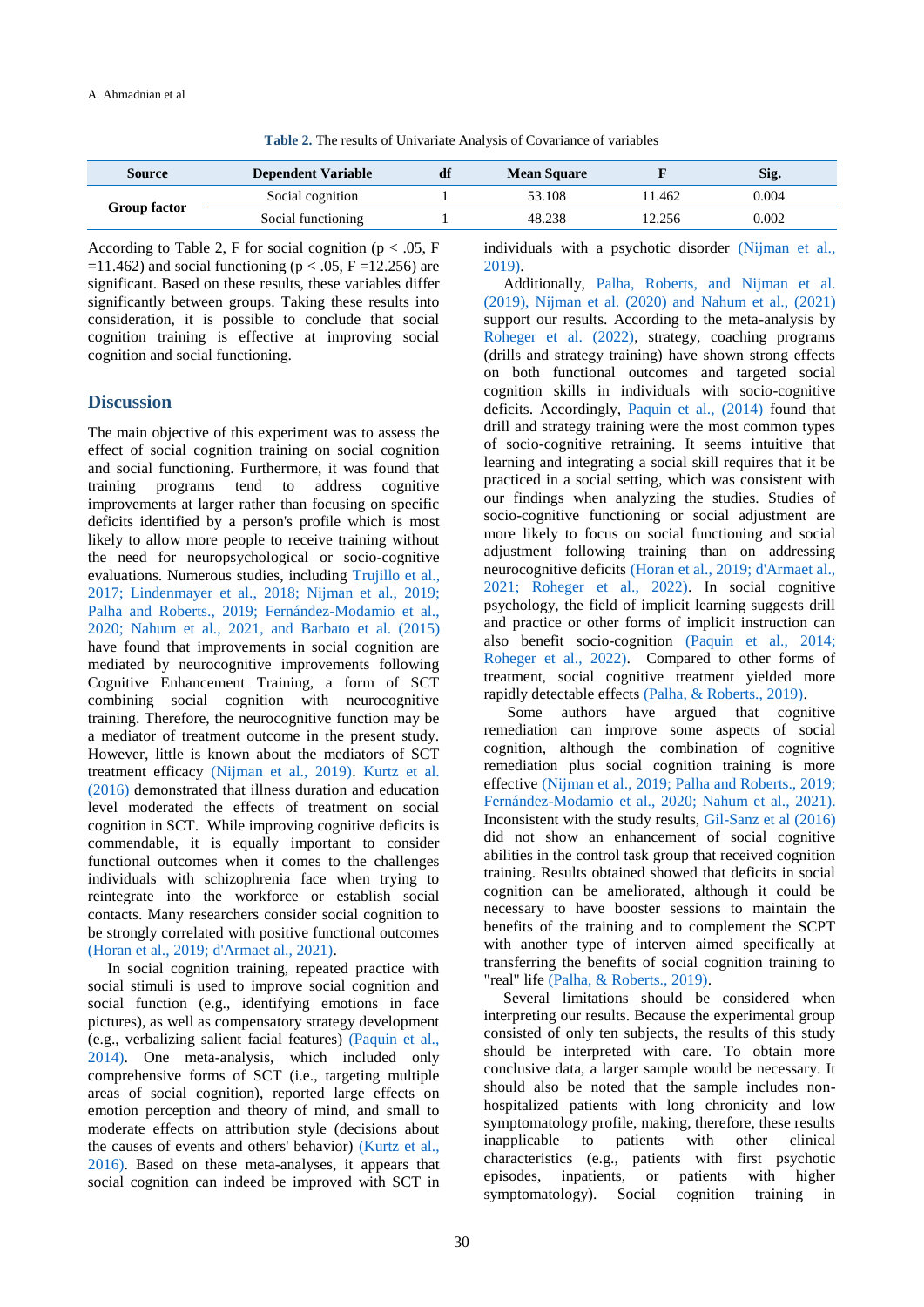individuals with schizophrenia has been proven to be successful in the improvement of the patient's social cognitive functioning, especially in the areas of emotion recognition and theory of mind, thus having a significant impact on the improvement in the quality of life of these individuals and their loved ones. Even though randomized controlled trials have not yet been carried out and replication across different settings and laboratories is still required, our initial findings suggest that SCT holds promise as a best-practice design. There is a possibility that the interaction of these disorders could represent a significant challenge in training. However, very few studies have looked at the impact of these presentations, and it would be crucial to do so, as it would increase the ecological validity and generalizability of the findings. Moreover, studies including long-term effects observations on these cognitive improvements are needed to fill this gap in the existing literature.

# **Conclusion**

In summary, the current study supports the feasibility and potential effectiveness of SCT in Iranian community settings. In conjunction, the major results obtained indicated that SCT improved social cognition in patients with psychotic disorders, and was well received by clinicians and clients.

# **Disclosure Statement**

No potential conflict of interest was reported by the authors**.**

# **ORCID**

**Sima Bijan: <https://orcid.org/0000-0002-3338-0113>**

#### **References**

- <span id="page-5-0"></span>[Arioli, M., Crespi, C., & Canessa, N. \(2018\). Social](#page-0-0)  [cognition through the lens of cognitive and clinical](#page-0-0)  neuroscience. *[BioMed research international](#page-0-0)*, *2018*. [doi:10.1155/2018/4283427](https://doi.org/10.1155/2018/4283427)
- <span id="page-5-3"></span>[Barbato, M., Liu, L., Cadenhead, K. S., Cannon, T. D.,](#page-0-1)  [Cornblatt, B. A., McGlashan, T. H., ... & Addington,](#page-0-1)  [J. \(2015\). Theory of mind, emotion recognition](#page-0-1)  [and social perception in individuals at clinical high](#page-0-1)  [risk for psychosis: Findings from the NAPLS-2](#page-0-1)  cohort. *[Schizophrenia Research: Cognition](#page-0-1)*, *2*(3), [133-139.](#page-0-1) [doi:10.1016/j.scog.2015.04.004](https://doi.org/10.1016/j.scog.2015.04.004)
- <span id="page-5-8"></span>[Baron-Cohen, S., Wheelwright, S., Hill, J., Raste, Y., &](#page-2-0)  [Plumb, I. \(2001\). The "Reading the Mind in the](#page-2-0)  [Eyes" Test revised version: a study with normal](#page-2-0)  [adults, and adults with Asperger syndrome or high](#page-2-0)functioning autism. *[The Journal of Child Psychology](#page-2-0)*

*[and Psychiatry and Allied Disciplines](#page-2-0)*, *42*(2), 241- [251.](#page-2-0) [doi:10.1017/S0021963001006643](https://doi.org/10.1017/S0021963001006643)

- <span id="page-5-10"></span>[Badoud, D., Luyten, P., Fonseca-Pedrero, E., Eliez, S.,](#page-2-1)  [Fonagy, P., & Debbané, M. \(2015\). The French](#page-2-1)  [version of the Reflective Functioning Questionnaire:](#page-2-1)  [Validity data for adolescents and adults and its](#page-2-1)  [association with non-suicidal self-injury.](#page-2-1) *PloS one*, *10*[\(12\).](#page-2-1) [doi:10.1371/journal.pone.0145892](http://dx.doi.org/10.1371/journal.pone.0145892)
- <span id="page-5-2"></span>[Campos, C., Santos, S., Gagen, E., Machado, S., Rocha,](#page-0-2)  [S., Kurtz, M. M., & Rocha, N. B. \(2016\).](#page-0-2)  [Neuroplastic changes following social cognition](#page-0-2)  [training in schizophrenia: a systematic](#page-0-2)  review. *[Neuropsychology Review](#page-0-2)*, *26*(tion3), 310- [328.](#page-0-2) [doi:10.1007/s11065-016-9326-0](https://doi.org/10.1007/s11065-016-9326-0)
- <span id="page-5-6"></span>[Clark, M. S., Beck, L. A., & Aragón, O. R. \(2019\).](#page-1-0)  [Relationship initiation: Bridging the gap between](#page-1-0)  [initial attraction and well-functioning communal](#page-1-0)  [relationships. In B. H. Fiese, M. Celano, K. Deater-](#page-1-0)[Deckard, E. N. Jouriles, & M. A. Whisman](#page-1-0)  (Eds.), *[APA handbook of contemporary family](#page-1-0)  [psychology: Foundations, methods, and](#page-1-0)  [contemporary issues across the lifespan](#page-1-0)* (pp. 409– [425\). American Psychological Association.](#page-1-0) [doi:10.1037/0000099-023.](https://psycnet.apa.org/doi/10.1037/0000099-023)
- <span id="page-5-5"></span>[Couture, S. M., Penn, D. L., & Roberts, D. L. \(2006\).](#page-1-1)  [The functional significance of social cognition in](#page-1-1)  [schizophrenia: a review.](#page-1-1) *Schizophrenia Bulletin*, *32*[\(suppl\\_1\), S44-S63.](#page-1-1) [doi:10.1093/schbul/sbl029](https://doi.org/10.1093/schbul/sbl029)
- <span id="page-5-1"></span>[d'Arma, A., Isernia, S., Di Tella, S., Rovaris, M., Valle,](#page-0-3)  [A., Baglio, F., & Marchetti, A. \(2021\). Social](#page-0-3)  [cognition training for enhancing affective and](#page-0-3)  [cognitive theory of mind in schizophrenia: A](#page-0-3)  [systematic review and a meta-analysis.](#page-0-3) *The Journal [of Psychology](#page-0-3)*, *155*(1), 26-58. [doi:10.1080/00223980.2020.1818671](https://doi.org/10.1080/00223980.2020.1818671)
- <span id="page-5-4"></span>[Fernández-Modamio, M., Gil-Sanz, D., Arrieta-](#page-1-2)[Rodríguez, M., Santacoloma-Cabero, I., Bengochea-](#page-1-2)[Seco, R., González-Fraile, E., & Muñiz, J. \(2021\). A](#page-1-2)  [randomized study on the efficacy of the Social](#page-1-2)  [Cognition Training Program-brief version in a](#page-1-2)  [sample of patients with schizophrenia.](#page-1-2) *Psychiatric [Rehabilitation Journal](#page-1-2)*, *44*(1), 1. [doi:10.1037/prj0000410](https://doi.org/10.1037/prj0000410)
- <span id="page-5-7"></span>[Fisher, M., Nahum, M., Howard, E., Rowlands, A.,](#page-1-3)  [Brandrett, B., Kermott, A., Woolley, J., &](#page-1-3)  [Vinogradov, S. \(2017\). Supplementing intensive](#page-1-3)  [targeted computerized cognitive training with social](#page-1-3)  [cognitive exercises for people with schizophrenia:](#page-1-3)  An interim report. *[Psychiatric Rehabilitation](#page-1-3)  [Journal, 40](#page-1-3)*(1), 21–32. [doi:10.1037/prj0000244](https://psycnet.apa.org/doi/10.1037/prj0000244)
- <span id="page-5-9"></span>[Fonagy, P., Luyten, P., Moulton-Perkins, A., Lee, Y.](#page-2-2)  [W., Warren, F., Howard, S., ... & Lowyck, B.](#page-2-2)  [\(2016\). Development and validation of a self-report](#page-2-2)  [measure of mentalizing: The reflective functioning](#page-2-2)  questionnaire. *PLoS One*, *11*[\(7\), e0158678.](#page-2-2) [doi:10.1371/journal.pone.0158678](https://doi:10.1371/journal.pone.0158678)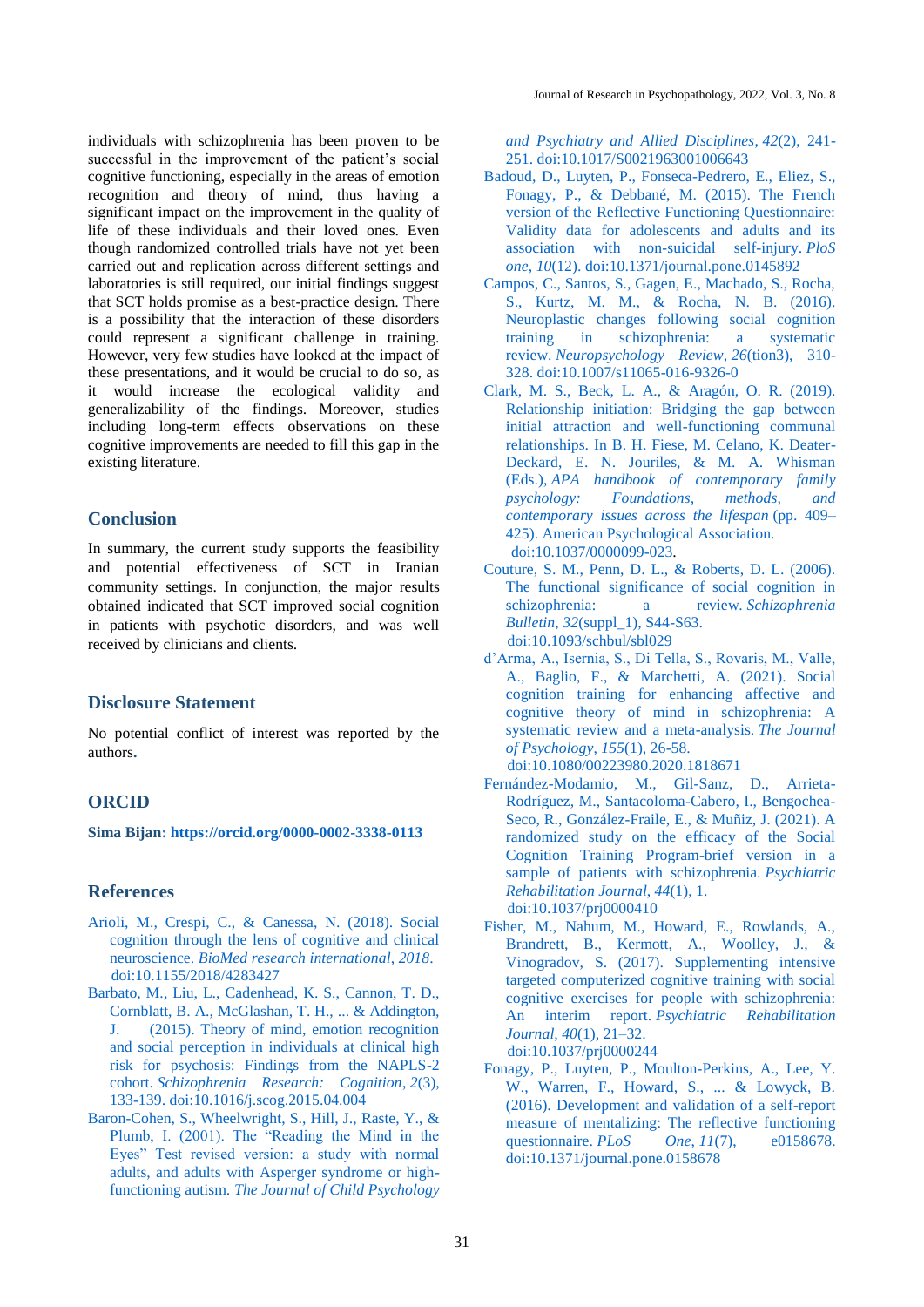- <span id="page-6-0"></span>[Gattis, M. \(2018\). Social cognition. In M. Bornstein](#page-0-4)  (Ed.), The *[SAGE encyclopedia of lifespan](#page-0-4) human development* [\(pp. 2033–2034 \). Sage Publications](#page-0-4)  [Inc.](#page-0-4) [doi:10.4135/9781506307633.n756](https://doi.org/10.4135/9781506307633.n756)
- <span id="page-6-4"></span>[Gil-Sanz, D., Fernández-Modamio, M., Bengochea-](#page-0-5)[Seco, R., Arrieta-Rodríguez, M., & Pérez-Fuentes,](#page-0-5)  [G. \(2016\). Efficacy of the social cognition training](#page-0-5)  [program in a sample of outpatients with](#page-0-5)  schizophrenia. *[Clinical schizophrenia & related](#page-0-5)  psychoses*, *10*[\(3\), 154-162.](#page-0-5) [doi:10.3371/1935-1232.10.3.154](https://doi.org/10.3371/1935-1232.10.3.154)
- <span id="page-6-9"></span>[Horan, W. P., & Green, M. F. \(2019\). Treatment of](#page-1-4)  [social cognition in schizophrenia: Current status and](#page-1-4)  future directions. *[Schizophrenia Research](#page-1-4)*, *203*, 3- [11.Treatment of social cognition in schizophrenia:](#page-1-4)  [Current status and future directions.](#page-1-4) *Schizophrenia [Research](#page-1-4)*, *203*, 3-11.

[doi:10.1016/j.schres.2017.07.013](https://doi.org/10.1016/j.schres.2017.07.013)

- <span id="page-6-6"></span>[Iqbal, S., Farid, T., Khan, M. K., Zhang, Q., Khattak,](#page-1-5)  [A., & Ma, J. \(2020\). Bridging the gap between](#page-1-5)  [authentic leadership and employees' communal](#page-1-5)  [relationships through trust.](#page-1-5) *International Journal of [Environmental Research and Public Health](#page-1-5)*, *17*(1), [250.](#page-1-5) [doi:10.3390/ijerph17010250](https://doi.org/10.3390/ijerph17010250)
- <span id="page-6-7"></span>[Iqbal, S., Farid, T., Ma, J., & Mehmood, Q. \(2018\).](#page-1-6)  [Cultivating employees' communal relationship and](#page-1-6)  [organizational citizenship behavior through](#page-1-6)  [authentic leadership: studying the influence of](#page-1-6)  procedural justice. *[Psychology Research and](#page-1-6)  [Behavior Management](#page-1-6)*, *11*, 545. [doi:10.2147/PRBM.S179019](https://doi.org/10.2147/PRBM.S179019)
- Javed, A., & Charles, A. (2018). The importance of social cognition in improving functional outcomes in schizophrenia. *Frontiers in psychiatry*, *9*, 157. [doi:10.3389/fpsyt.2018.00157](https://doi.org/10.3389/fpsyt.2018.00157)
- <span id="page-6-17"></span>[Khabir, L., Mohamadi, N., Rahimi, C., & Dastgheib, S.](#page-3-0)  [A. \(2020\). The Effectiveness of Group Therapy](#page-3-0)  [Based on Mentalization and Dialectical Behavior on](#page-3-0)  [Attachment Styles, Social Cognition, Mentalization:](#page-3-0)  [A Randomized Controlled Clinical Trial.](#page-3-0) [doi:10.5812/mejrh.104149](https://doi.org/10.5812/mejrh.104149)
- <span id="page-6-16"></span>[Khorashad, B. S., Baron-Cohen, S., Roshan, G. M.,](#page-2-3)  [Kazemian, M., Khazai, L., Aghili, Z., ... &](#page-2-3)  [Afkhamizadeh, M. \(2015\). The "Reading the Mind](#page-2-3)  [in the Eyes" test: investigation of psychometric](#page-2-3)  [properties and test-retest reliability of the Persian](#page-2-3)  version. *[Journal of autism and developmental](#page-2-3)  disorders*, *45*[\(9\), 2651-2666.](#page-2-3) [doi:10.1007/s10803-015-2427-4](https://doi.org/10.1007/s10803-015-2427-4)
- <span id="page-6-11"></span>[Kurtz, M. M., & Richardson, C. L. \(2012\). Social](#page-1-7)  [cognitive training for schizophrenia: a meta-analytic](#page-1-7)  [investigation of controlled research.](#page-1-7) *Schizophrenia Bulletin*, *38*[\(5\), 1092-1104.](#page-1-7) [doi:10.1093/schbul/sbr036](https://doi.org/10.1093/schbul/sbr036)
- <span id="page-6-12"></span>[Kurtz, M. M., Gagen, E., Rocha, N. B., Machado, S., &](#page-1-8)  [Penn, D. L. \(2016\). Comprehensive treatments for](#page-1-8)  [social cognitive deficits in schizophrenia: A critical](#page-1-8)  [review and effect-size analysis of controlled](#page-1-8)  studies. *[Clinical psychology review](#page-1-8)*, *43*, 80-89. [doi:10.1016/j.cpr.2015.09.003](https://doi.org/10.1016/j.cpr.2015.09.003)
- <span id="page-6-2"></span>[Lindenmayer, J. P., Khan, A., McGurk,](#page-0-6) S. R., Kulsa, M. [K. C., Ljuri, I., Ozog, V., ... & Parker, B. \(2018\).](#page-0-6)  [Does social cognition training augment response to](#page-0-6)  [computer-assisted cognitive remediation for](#page-0-6)  schizophrenia?. *[Schizophrenia Research](#page-0-6)*, *201*, 180- [186.](#page-0-6) [doi:10.1016/j.schres.2018.06.012](https://doi.org/10.1016/j.schres.2018.06.012)
- <span id="page-6-1"></span>[Lindenmayer, J. P., McGurk, S. R., Khan, A., Kaushik,](#page-0-7)  [S., Thanju, A., Hoffman, L., ... & Herrmann, E.](#page-0-7)  [\(2013\). Improving social cognition in schizophrenia:](#page-0-7)  [a pilot intervention combining computerized social](#page-0-7)  [cognition training with cognitive](#page-0-7)  remediation. *[Schizophrenia Bulletin](#page-0-7)*, *39*(3), 507-517. [doi:10.1093/school/sbs120](https://doi.org/10.1093/school/sbs120)
- <span id="page-6-3"></span>[Nahum, M., Lee, H., Fisher, M., Green, M. F., Hooker,](#page-0-8)  [C. I., Ventura, J., ... & Vinogradov, S. \(2021\).](#page-0-8)  [Online social cognition training in schizophrenia: a](#page-0-8)  [double-blind, randomized, controlled multi-site](#page-0-8)  clinical trial. *[Schizophrenia Bulletin](#page-0-8)*, *47*(1), 108-117. [doi:10.1093/schbul/sbaa085](https://doi.org/10.1093/schbul/sbaa085)
- <span id="page-6-13"></span>[Nijman, S. A., Veling, W., van der Stouwe, E. C., &](#page-1-9)  [Pijnenborg, G. H. \(2020\). Social cognition training](#page-1-9)  [for people with a psychotic disorder: A network](#page-1-9)  meta-analysis. *[Schizophrenia bulletin](#page-1-9)*, *46*(5), 1086- [1103.](#page-1-9) [doi:10.1093/schbul/sbaa023](https://doi.org/10.1093/schbul/sbaa023)
- <span id="page-6-5"></span>[Nijman, S. A., Veling, W., Greaves-Lord, K., Vermeer,](#page-0-9)  [R. R., Vos, M., Zandee, C. E., ... & Pijnenborg, G.](#page-0-9)  [H. \(2019\). Dynamic Interactive Social Cognition](#page-0-9)  [Training in Virtual Reality \(DiSCoVR\) for social](#page-0-9)  [cognition and social functioning in people with a](#page-0-9)  [psychotic disorder: study protocol for a multicenter](#page-0-9)  [randomized controlled trial.](#page-0-9) *BMC psychiatry*, *19*(1), [1-11.](#page-0-9) [doi:10.1186/s12888-019-2250-0](https://doi.org/10.1186/s12888-019-2250-0)
- <span id="page-6-15"></span>[Palha, & Roberts, D. \(2019\). Palha, F., & Roberts, D.](#page-1-10)  [\(2019\). Effectiveness of Social Cognition and](#page-1-10)  [Interaction Training \(SCIT\) in community settings](#page-1-10)  in Portugal. *Health*, *11*[\(12\), 1581-1590.](#page-1-10) [doi:10.4236/health.2019.1112119](https://doi.org/10.4236/health.2019.1112119)
- <span id="page-6-10"></span>[Paquin, K., Wilson, A. L., Cellard, C., Lecomte, T., &](#page-1-11)  [Potvin, S. \(2014\). A systematic review on improving](#page-1-11)  [cognition in schizophrenia: which is the more](#page-1-11)  [commonly used type of training, practice, or strategy](#page-1-11)  learning?. *[BMC psychiatry](#page-1-11)*, *14*(1), 1-19. [doi:10.1186/1471-244X-14-139](https://doi.org/10.1186/1471-244X-14-139)
- <span id="page-6-18"></span>[Penn, D. L., Roberts, D. L., Combs, D., & Sterne, A.](#page-3-1)  [\(2007\). Best practices: the development of the social](#page-3-1)  [cognition and interaction training program for](#page-3-1)  [schizophrenia spectrum disorders.](#page-3-1) *Psychiatric Services*, *58*[\(4\), 449-451.](#page-3-1) [doi:10.1176/ps.2007.58.4.449](https://doi.org/10.1176/ps.2007.58.4.449)
- <span id="page-6-14"></span>[Roberts, D. L., Penn, D. L., & Combs, D. R.](#page-1-12)  (2015). *[Social cognition and interaction training](#page-1-12)  [\(SCIT\): Group psychotherapy for schizophrenia and](#page-1-12)  [other psychotic disorders, clinician guide](#page-1-12)*. Oxford [University Press..](#page-1-12)

[doi:10.1093/med:psych/9780199346622.001.0001](https://doi.org/10.1093/med:psych/9780199346622.001.0001)

<span id="page-6-8"></span>[Roheger, M., Hranovska, K., Martin, A.K.](#page-1-13) *et al.* (2022). [A systematic review and meta-analysis of social](#page-1-13)  [cognition training success across the healthy](#page-1-13)  [lifespan.](#page-1-13) *Sci Rep* 12**,** 3544. [doi:10.1038/s41598-022-07420-z](https://doi.org/10.1038/s41598-022-07420-z)